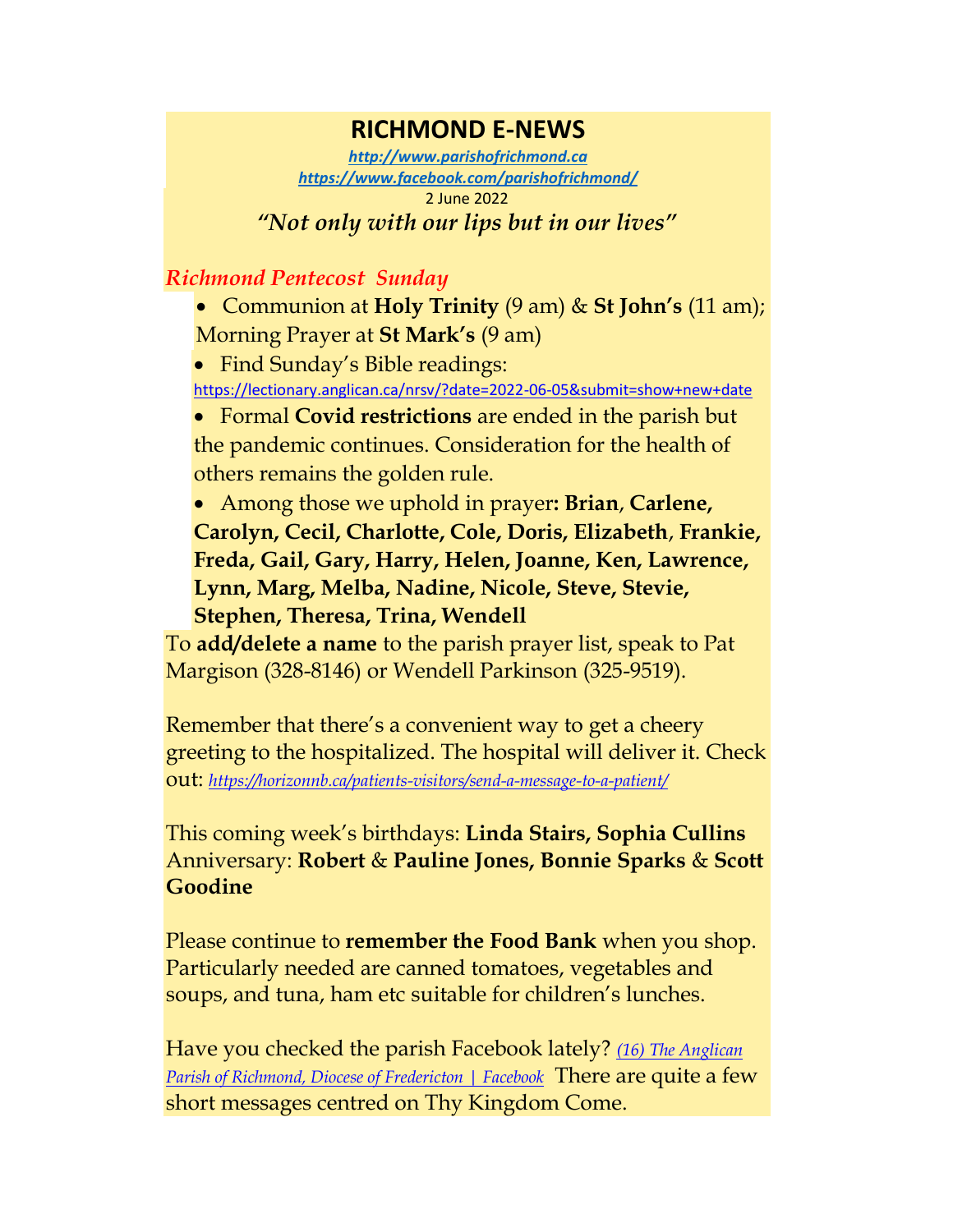As we have come to expect, but must not take for granted, the **Primate's World Relief and Development Fund** is already responding to the **Ukrainian refugee crisis**. *To make a donation to this response, [click here,](https://interland3.donorperfect.net/weblink/WebLink.aspx?name=E344492QE&id=45) or go to [pwrdf.org/give-today](https://pwrdf.org/pwrdf-supports-bc-floods-with-10000-grant/) and click on Response in Ukraine. You may also donate by phone at 416-822- 9083 or leave a voicemail toll-free at 1-866-308-7973 and we will return your call, or mail your cheque to PWRDF, 80 Hayden, 3rd floor, Toronto, Ontario, M4Y 3G2. Please mark Ukraine in the memo field.*

**This Sunday, being the feast of Pentecost** and marking, in a sense, the founding of the Christian church, will be the 10<sup>th</sup> and concluding day of the **Thy Kingdom Come** prayer initiative for this year.

**Also this Sunday**, Bishop Edwards' years of pilgrimage through the 7 NB archdeaconries concludes with a service of Thanksgiving at his **Cathedral 2 pm**. He will still be walking earlier in the day: [https://nb.anglican.ca/the](https://nb.anglican.ca/the-bishop/bishops-pilgrimage/pages/2022-route-details)[bishop/bishops-pilgrimage/pages/2022-route-details](https://nb.anglican.ca/the-bishop/bishops-pilgrimage/pages/2022-route-details)

A particularly good opportunity to walk with him comes this **Saturday (4 June) morning. Beginning at 10:30**, the Bishop will join a 1.7 km fundraiser at Killarney Lake trail (access on St Mary's St, Fredericton North) in support of **PDRDF Ukraine** refugee work. (Use the Lodge parking lot entrance.) At its conclusion, join the bishop at a complementary BBQ (donations accepted) put on by the folk from Christ Church Parish Church and for mid-day prayer. The bishop does his duty, rain or shine.

If you know of a **recent or forthcoming graduate** of high school, community college or university who is connected closely with a Richmond parishioner, give the name to Pat Margison or Cindy Derksen.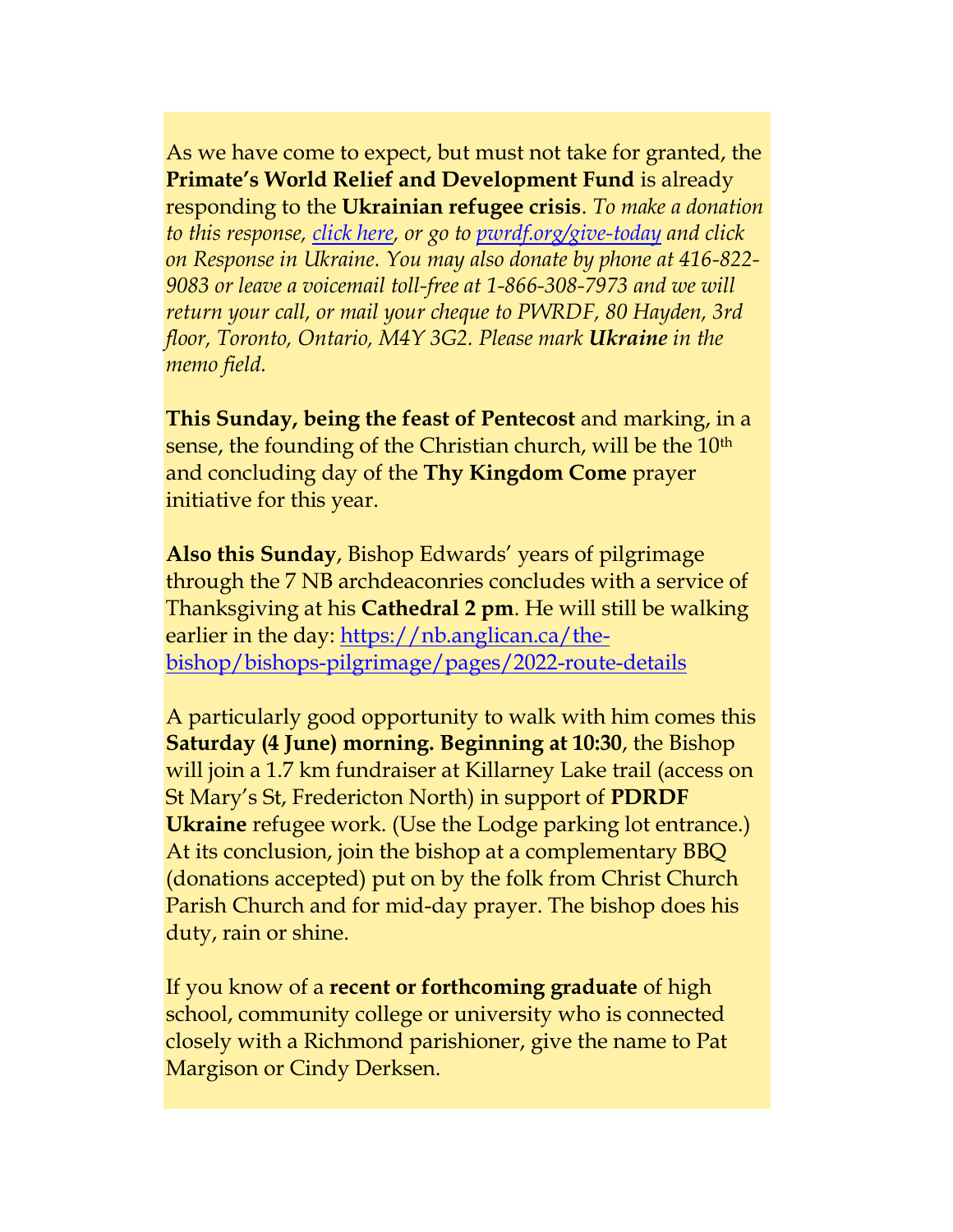Yesterday was the 4<sup>th</sup> anniversary of the consecration of the **new St John's**, Richmond Cr.

**What is going on with the Queen?** In the United Kingdom the "Platinum Jubilee Central Weekend" starts **today**: <https://platinumjubilee.gov.uk/> It is a weekend (2-5 June) set aside to honour and commemorate Queen Elizabeth's 70 years of servant leadership. Of course, the Queen's actual 70th anniversary as queen occurred in February, but nothing is quite straightforward.

Attentive readers of the Diocesan e-News that comes out each Tuesday will see that quite a few parishes host Platinum Jubilee Teas in support of worthy causes. Often the tea follows a service of Thanksgiving for the Queen's life and example. We are pleased to note that one parish properly marking the Queen's anniversary is Salisbury, shepherded by our good friend **Chris Hayes**. This afternoon's Evening Prayer service at Petitcodiac will take the form of a service of Thanksgiving: *<https://www.facebook.com/AnglicanParishOfSalisburyHavelock/>*

Which parishes will survive? This month's **Anglican Journal** discusses the pandemic crisis in relation to church finance. Here's an excerpt: *Peter Misiaszek, Director of Stewardship for the Diocese of Toronto says he has seen the need for online giving firsthand. "Looking at the data, it's clear there's a strong correlation between parish financial health and the number of donors using electronic giving methods," he says. Given the number of parishes that have succeeded in promoting online giving, that has been good news. Before the pandemic, just three parishes in the diocese of Toronto received at least 70 per cent of their donations online. Now 26 per cent do.* 

The new and improved version of our very own **Camp Brookwood** is ready to receive applications from this summer's campers. Brookwood took advantage of the covid break to make many facilities upgrades. The pool, play areas